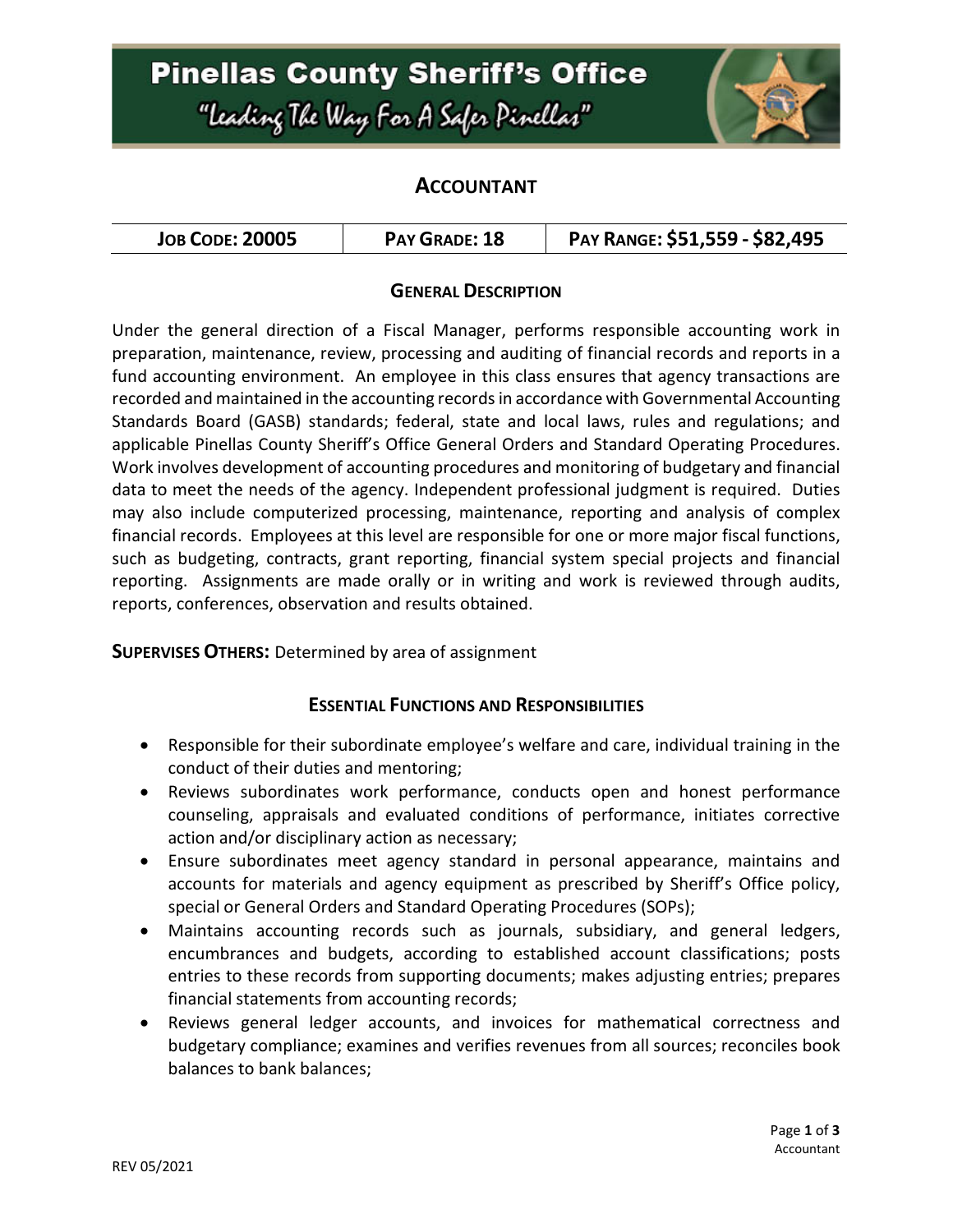## **Pinellas County Sheriff's Office** "Leading The Way For A Safer Pinellar"



- Evaluates incoming requests for financial action, documents results, and responds in an appropriate manner; researches accounting and fiscal issues and makes recommendations to Fiscal management;
- Monitors agency expenditures for budgetary compliance; ensures correct general ledger accounts are used for expenditures; recommends budget transfers as needed;
- Reviews grant and contract specifications; plans, monitors, and completes the reporting process for all federal and state grants and contracts; and represents the agency in related matters;
- Trains and directs agency personnel in fiscal methods and procedures;
- Participates in Sheriff's Office recruitment and community relations activities as directed

Regular and reliable attendance is required as an essential function of the position.

This position may be considered essential and, in the event of an emergency or natural disaster, may be required to work.

This list is not intended to be all-inclusive, and the member may not be responsible for every item listed. The employer reserves the right to assign additional functions and responsibilities as necessary.

### **QUALIFICATIONS**

- Graduation from an accredited college or university with a Bachelor's Degree in Business Administration, Accounting or related field AND four (4) years' related experience AND two (2) years' supervisory experience OR
- Or an equivalent combination of education and experience
- A minimum score of 80% on Accountant written examination and Excel test
- Must possess a valid Florida driver's license
- Consideration for this position requires a credit check

### **KNOWLEDGE, SKILLS AND ABILITIES**

- Knowledge of laws, rules and regulations controlling budgetary, fiscal, grant and governmental accounting procedures, principles and practices
- Knowledge of financial auditing methods, practices, and procedures
- Skill in communicating effectively in a complex and dynamic work environment, both verbally and in writing
- Ability to work independently on complex tasks and non-routine matters
- Time management skills
- Ability to supervise, coach and train other members